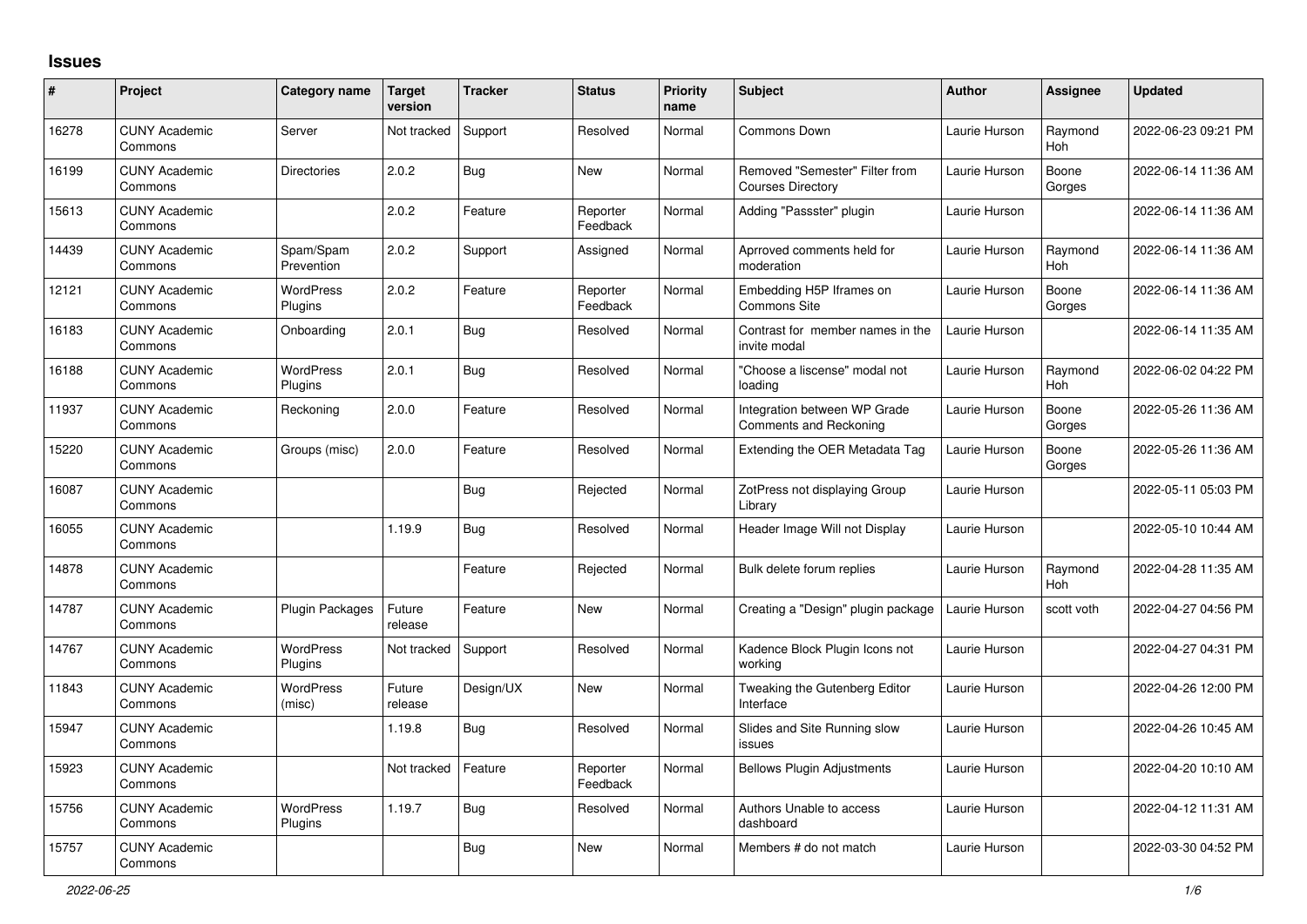| $\#$  | Project                         | Category name                     | <b>Target</b><br>version | <b>Tracker</b> | <b>Status</b>        | <b>Priority</b><br>name | <b>Subject</b>                                                                             | <b>Author</b> | <b>Assignee</b>   | Updated             |
|-------|---------------------------------|-----------------------------------|--------------------------|----------------|----------------------|-------------------------|--------------------------------------------------------------------------------------------|---------------|-------------------|---------------------|
| 15564 | <b>CUNY Academic</b><br>Commons | <b>WordPress</b><br>Plugins       | 1.19.6                   | Feature        | Resolved             | Normal                  | Plugin request for 'default featured<br>image"                                             | Laurie Hurson |                   | 2022-03-15 11:57 AM |
| 15482 | <b>CUNY Academic</b><br>Commons | <b>WordPress</b><br>Plugins       | 1.19.5                   | Feature        | Resolved             | Normal                  | Request for Plugin 'Serious Simple<br>Podcasting'                                          | Laurie Hurson | Boone<br>Gorges   | 2022-03-08 12:26 PM |
| 15509 | <b>CUNY Academic</b><br>Commons |                                   |                          | Bug            | Rejected             | Normal                  | Comments and Image Error                                                                   | Laurie Hurson |                   | 2022-03-02 04:26 PM |
| 15409 | <b>CUNY Academic</b><br>Commons |                                   | Not tracked              | <b>Bug</b>     | Resolved             | Normal                  | Commons Loading Slow                                                                       | Laurie Hurson |                   | 2022-02-22 02:32 PM |
| 15383 | <b>CUNY Academic</b><br>Commons | <b>WordPress</b><br><b>Themes</b> | 1.19.4                   | Feature        | Resolved             | Normal                  | Add Dazzling theme?                                                                        | Laurie Hurson | Boone<br>Gorges   | 2022-02-22 11:01 AM |
| 15368 | <b>CUNY Academic</b><br>Commons |                                   | 1.19.4                   | Documentation  | Resolved             | Normal                  | Commons home page access                                                                   | Laurie Hurson |                   | 2022-02-17 02:24 PM |
| 15219 | <b>CUNY Academic</b><br>Commons | Layout                            | 1.19.3                   | <b>Bug</b>     | Resolved             | Normal                  | Alignment with Rowling Theme                                                               | Laurie Hurson | Raymond<br>Hoh    | 2022-02-08 02:38 PM |
| 15251 | <b>CUNY Academic</b><br>Commons |                                   | 1.19.3                   | Feature        | Resolved             | Normal                  | Add "Ultra" theme                                                                          | Laurie Hurson |                   | 2022-02-08 02:37 PM |
| 15176 | <b>CUNY Academic</b><br>Commons |                                   | Not tracked              | Support        | Reporter<br>Feedback | Normal                  | Archiving Q Writing & Old<br>Wordpress Sites on the Commons                                | Laurie Hurson |                   | 2022-02-08 10:28 AM |
| 14504 | <b>CUNY Academic</b><br>Commons |                                   | Not tracked              | Publicity      | Reporter<br>Feedback | Normal                  | Adding showcases to home page<br>menu                                                      | Laurie Hurson | Boone<br>Gorges   | 2022-01-19 03:26 PM |
| 14179 | <b>CUNY Academic</b><br>Commons | Home Page                         | 1.19.0                   | Feature        | Resolved             | Normal                  | Featured Sites and Groups for<br>Home Page Redesign                                        | Laurie Hurson | Colin<br>McDonald | 2022-01-04 12:03 PM |
| 14170 | <b>CUNY Academic</b><br>Commons | Courses                           | 1.19.0                   | Feature        | Resolved             | Normal                  | Collecting OER Metadata                                                                    | Laurie Hurson | Boone<br>Gorges   | 2022-01-04 12:02 PM |
| 14777 | <b>CUNY Academic</b><br>Commons | Courses                           | 1.19.0                   | Outreach       | Resolved             | Normal                  | Email to faculty who create course<br>groups and site                                      | Laurie Hurson |                   | 2022-01-04 11:24 AM |
| 14786 | <b>CUNY Academic</b><br>Commons | Groups (misc)                     | 1.19.0                   | Feature        | Resolved             | Normal                  | Adding "class project" purpose                                                             | Laurie Hurson | Boone<br>Gorges   | 2022-01-04 11:20 AM |
| 14897 | <b>CUNY Academic</b><br>Commons | Courses                           | 1.19.0                   | Feature        | Resolved             | Normal                  | Adding "Instructor" field to indicate<br>which Admin is Instructor of a<br>"teaching" site | Laurie Hurson | Raymond<br>Hoh    | 2022-01-04 11:19 AM |
| 14457 | <b>CUNY Academic</b><br>Commons | Courses                           | 1.19.0                   | Feature        | Resolved             | Normal                  | Toggle for Public Sites in Course<br>Directory                                             | Laurie Hurson | Boone<br>Gorges   | 2022-01-04 11:16 AM |
| 13650 | <b>CUNY Academic</b><br>Commons | Group Library                     | Future<br>release        | Feature        | <b>New</b>           | Normal                  | Forum Attachments in Group<br>Librarv                                                      | Laurie Hurson |                   | 2021-11-19 12:30 PM |
| 14940 | <b>CUNY Academic</b><br>Commons |                                   |                          | Bug            | <b>New</b>           | Normal                  | Discrepancy between Commons<br>profile "sites" and actual # of sites                       | Laurie Hurson |                   | 2021-11-08 11:09 AM |
| 14936 | <b>CUNY Academic</b><br>Commons |                                   |                          | <b>Bug</b>     | <b>New</b>           | Normal                  | Commons websites blocked by<br>SPS campus network                                          | Laurie Hurson |                   | 2021-11-03 03:57 PM |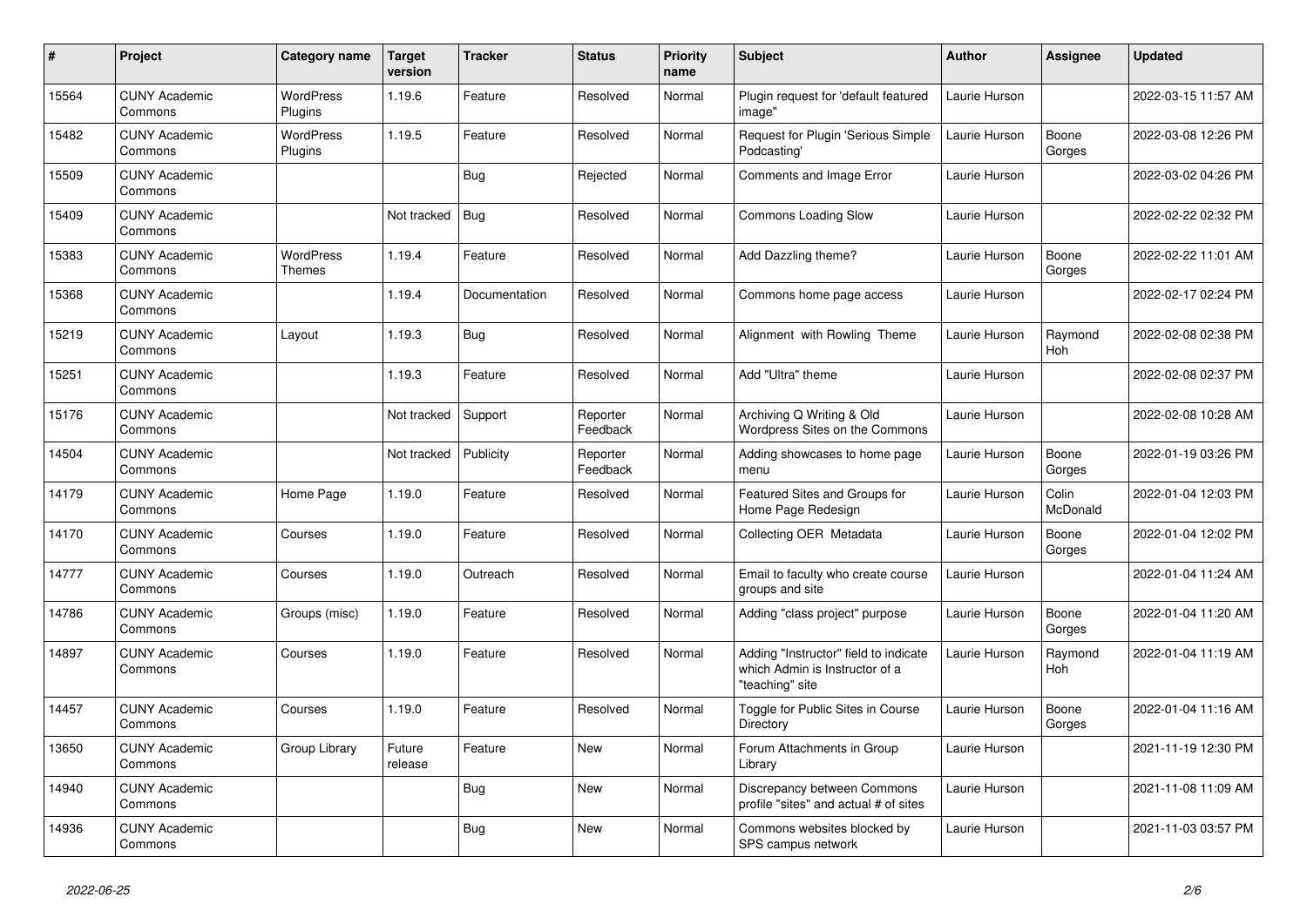| $\sharp$ | Project                         | Category name            | <b>Target</b><br>version | <b>Tracker</b> | <b>Status</b>        | <b>Priority</b><br>name | <b>Subject</b>                                            | <b>Author</b> | <b>Assignee</b> | <b>Updated</b>      |
|----------|---------------------------------|--------------------------|--------------------------|----------------|----------------------|-------------------------|-----------------------------------------------------------|---------------|-----------------|---------------------|
| 14791    | <b>CUNY Academic</b><br>Commons |                          | Not tracked              | <b>Bug</b>     | Resolved             | Normal                  | Default author on conference<br>template                  | Laurie Hurson |                 | 2021-09-21 11:07 AM |
| 14538    | <b>CUNY Academic</b><br>Commons |                          | Not tracked              | Support        | Reporter<br>Feedback | Normal                  | <b>Weebly To Commons</b>                                  | Laurie Hurson |                 | 2021-09-14 10:47 AM |
| 14475    | <b>CUNY Academic</b><br>Commons |                          | Not tracked              | Publicity      | New                  | Normal                  | OER Showcase Page                                         | Laurie Hurson | Laurie Hurson   | 2021-09-14 10:46 AM |
| 14266    | <b>CUNY Academic</b><br>Commons |                          | Not tracked              | <b>Bug</b>     | Resolved             | Normal                  | Jquery Emails?                                            | Laurie Hurson |                 | 2021-09-14 10:43 AM |
| 13632    | <b>CUNY Academic</b><br>Commons |                          | Not tracked              | <b>Bug</b>     | Resolved             | Normal                  | Deleting Files in Group Library                           | Laurie Hurson |                 | 2021-09-14 10:41 AM |
| 14726    | <b>CUNY Academic</b><br>Commons |                          | Not tracked              | <b>Bug</b>     | Resolved             | Normal                  | Group not letting me connect to<br>already existing site  | Laurie Hurson | Jeremy Felt     | 2021-09-10 10:08 AM |
| 14451    | <b>CUNY Academic</b><br>Commons | Blogs<br>(BuddyPress)    | 1.18.10                  | <b>Bug</b>     | Resolved             | Normal                  | Search filtering not working<br>correctly                 | Laurie Hurson | Boone<br>Gorges | 2021-05-12 03:24 PM |
| 14380    | <b>CUNY Academic</b><br>Commons |                          | 1.18.10                  | Feature        | Resolved             | Normal                  | <b>SPLOT Site for User stories</b>                        | Laurie Hurson |                 | 2021-05-11 11:37 AM |
| 14287    | <b>CUNY Academic</b><br>Commons |                          | 1.18.8                   | Feature        | Resolved             | Normal                  | <b>Add Eventbrite Plugin</b>                              | Laurie Hurson |                 | 2021-04-13 11:21 AM |
| 14249    | <b>CUNY Academic</b><br>Commons |                          | Not tracked              | <b>Bug</b>     | Resolved             | Normal                  | Loom Embed Issue                                          | Laurie Hurson |                 | 2021-04-13 11:07 AM |
| 14227    | <b>CUNY Academic</b><br>Commons |                          |                          | <b>Bug</b>     | Rejected             | Normal                  | Missing Appearance section of<br>Dashboard                | Laurie Hurson |                 | 2021-03-24 04:08 PM |
| 14208    | <b>CUNY Academic</b><br>Commons |                          |                          | Feature        | Resolved             | Normal                  | Loom Videos                                               | Laurie Hurson |                 | 2021-03-23 02:25 PM |
| 14018    | <b>CUNY Academic</b><br>Commons | Group Forums             | 1.18.7                   | Feature        | Resolved             | Normal                  | Forum design improvements                                 | Laurie Hurson | Boone<br>Gorges | 2021-03-23 11:43 AM |
| 14095    | <b>CUNY Academic</b><br>Commons |                          | 1.18.7                   | <b>Bug</b>     | Resolved             | Normal                  | Ensemble Plugin not updating URL                          | Laurie Hurson | Boone<br>Gorges | 2021-03-23 11:43 AM |
| 14115    | <b>CUNY Academic</b><br>Commons | Shortcodes and<br>embeds | 1.18.6                   | Feature        | Resolved             | Normal                  | Add Twine Embed Plugin                                    | Laurie Hurson | Boone<br>Gorges | 2021-03-11 10:53 AM |
| 14051    | <b>CUNY Academic</b><br>Commons | Courses                  | Not tracked              | Bug            | Resolved             | Normal                  | Updating Instructor on Course<br><b>Directory Listing</b> | Laurie Hurson | Boone<br>Gorges | 2021-03-05 12:56 PM |
| 13915    | <b>CUNY Academic</b><br>Commons |                          |                          | Support        | Resolved             | Normal                  | Writing in Markdown Question                              | Laurie Hurson |                 | 2021-02-23 10:46 AM |
| 13857    | <b>CUNY Academic</b><br>Commons |                          |                          | Publicity      | Resolved             | Normal                  | <b>Student Numbers for Annual Report</b>                  | Laurie Hurson |                 | 2021-01-24 01:04 PM |
| 13706    | <b>CUNY Academic</b><br>Commons |                          | 1.18.1                   | Feature        | Resolved             | Normal                  | Github embed                                              | Laurie Hurson |                 | 2020-12-22 03:39 PM |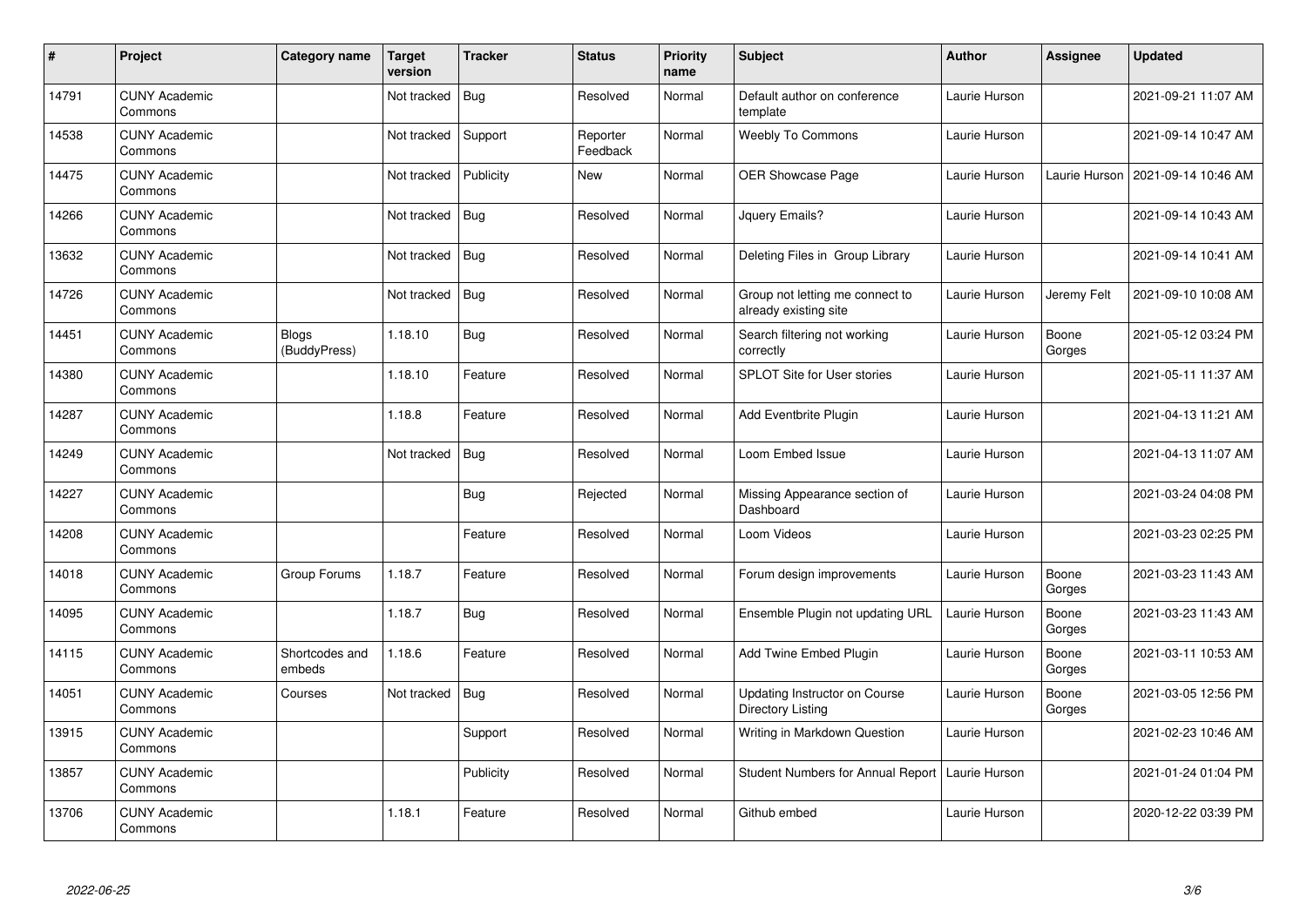| #     | Project                         | Category name                     | <b>Target</b><br>version | <b>Tracker</b> | <b>Status</b>        | <b>Priority</b><br>name | <b>Subject</b>                                                 | <b>Author</b> | <b>Assignee</b>       | <b>Updated</b>      |
|-------|---------------------------------|-----------------------------------|--------------------------|----------------|----------------------|-------------------------|----------------------------------------------------------------|---------------|-----------------------|---------------------|
| 13678 | <b>CUNY Academic</b><br>Commons | <b>WordPress</b><br>Themes        | 1.18.1                   | Feature        | Resolved             | Normal                  | Theme request                                                  | Laurie Hurson |                       | 2020-12-22 03:38 PM |
| 12447 | <b>CUNY Academic</b><br>Commons | Courses                           | 1.18.0                   | Feature        | Resolved             | Normal                  | Tallying Forum Participation                                   | Laurie Hurson | Raymond<br>Hoh        | 2020-12-08 11:32 AM |
| 13578 | <b>CUNY Academic</b><br>Commons |                                   | 1.17.8                   | Support        | Resolved             | Normal                  | ODP File type upload                                           | Laurie Hurson |                       | 2020-11-17 09:52 AM |
| 13068 | <b>CUNY Academic</b><br>Commons | Courses                           | 1.17.2                   | Bug            | Resolved             | Normal                  | Deleted groups appearing in<br>courses list                    | Laurie Hurson | Boone<br>Gorges       | 2020-08-25 11:27 AM |
| 12448 | <b>CUNY Academic</b><br>Commons | Courses                           | 1.17.0                   | <b>Bug</b>     | Resolved             | Normal                  | Course metadata should update on<br>site/group metadata update | Laurie Hurson | Boone<br>Gorges       | 2020-07-15 12:09 PM |
| 12140 | <b>CUNY Academic</b><br>Commons | Accessibility                     | 1.17.0                   | Bug            | Resolved             | Normal                  | Fixing Size/Contrast of "Recently<br><b>Active Text"</b>       | Laurie Hurson | Boone<br>Gorges       | 2020-07-14 12:22 PM |
| 12519 | <b>CUNY Academic</b><br>Commons | <b>User Experience</b>            | 1.16.8                   | <b>Bug</b>     | Resolved             | Normal                  | Registration and Home Page links<br>on Mobile                  | Laurie Hurson | Raymond<br><b>Hoh</b> | 2020-03-17 05:03 PM |
| 11906 | <b>CUNY Academic</b><br>Commons |                                   | 1.16.8                   | Documentation  | Resolved             | Normal                  | Commons "Help" and Teaching Site<br>Overhaul                   | Laurie Hurson | Laurie Hurson         | 2020-03-10 02:16 PM |
| 12446 | <b>CUNY Academic</b><br>Commons | Groups (misc)                     | Future<br>release        | Feature        | Reporter<br>Feedback | Normal                  | Toggle default site to group forum<br>posting                  | Laurie Hurson | Laurie Hurson         | 2020-03-10 11:57 AM |
| 12340 | <b>CUNY Academic</b><br>Commons | <b>Blogs</b><br>(BuddyPress)      | 1.16.7                   | Feature        | Resolved             | Normal                  | Tweaking CC licensing on sites                                 | Laurie Hurson | Raymond<br><b>Hoh</b> | 2020-03-10 11:54 AM |
| 12484 | <b>CUNY Academic</b><br>Commons |                                   | Not tracked              | Support        | Reporter<br>Feedback | Normal                  | Sign up Code for COIL Course<br>starting in March              | Laurie Hurson | Matt Gold             | 2020-03-02 02:26 PM |
| 12438 | <b>CUNY Academic</b><br>Commons | Courses                           | Not tracked              | Bug            | <b>New</b>           | Normal                  | Site appearing twice                                           | Laurie Hurson | Boone<br>Gorges       | 2020-02-18 01:34 PM |
| 12391 | <b>CUNY Academic</b><br>Commons | <b>WordPress</b><br><b>Themes</b> | 1.16.5                   | Feature        | Resolved             | Normal                  | Theme request - Ocean WP                                       | Laurie Hurson |                       | 2020-02-11 11:28 AM |
| 12139 | <b>CUNY Academic</b><br>Commons |                                   | 1.16.5                   | Feature        | Resolved             | Normal                  | <b>Addressing Redundant Links</b><br>Accessibility Issue       | Laurie Hurson | Boone<br>Gorges       | 2020-02-11 10:57 AM |
| 12328 | <b>CUNY Academic</b><br>Commons |                                   | Not tracked              | Support        | <b>New</b>           | Normal                  | Sign up Code for Non-CUNY<br>Faculty                           | Laurie Hurson |                       | 2020-01-28 10:25 AM |
| 11482 | <b>CUNY Academic</b><br>Commons |                                   | Not tracked              | Bug            | Resolved             | Normal                  | Page Authors on Sites create with<br>template                  | Laurie Hurson |                       | 2020-01-27 03:11 PM |
| 12278 | <b>CUNY Academic</b><br>Commons | <b>WordPress</b><br>(misc)        | 1.16.3                   | <b>Bug</b>     | Resolved             | Normal                  | Cannot acces dashboard due to<br>"Critical Error"              | Laurie Hurson | Raymond<br>Hoh        | 2020-01-10 02:04 PM |
| 12275 | <b>CUNY Academic</b><br>Commons | <b>BuddyPress</b><br>(misc)       | Not tracked              | <b>Bug</b>     | Resolved             | Normal                  | Error in Members Directory                                     | Laurie Hurson | Boone<br>Gorges       | 2020-01-09 02:40 PM |
| 12183 | <b>CUNY Academic</b><br>Commons |                                   | 1.16.1                   | Bug            | Resolved             | Normal                  | User cannot access their sites                                 | Laurie Hurson | Boone<br>Gorges       | 2019-12-05 11:04 AM |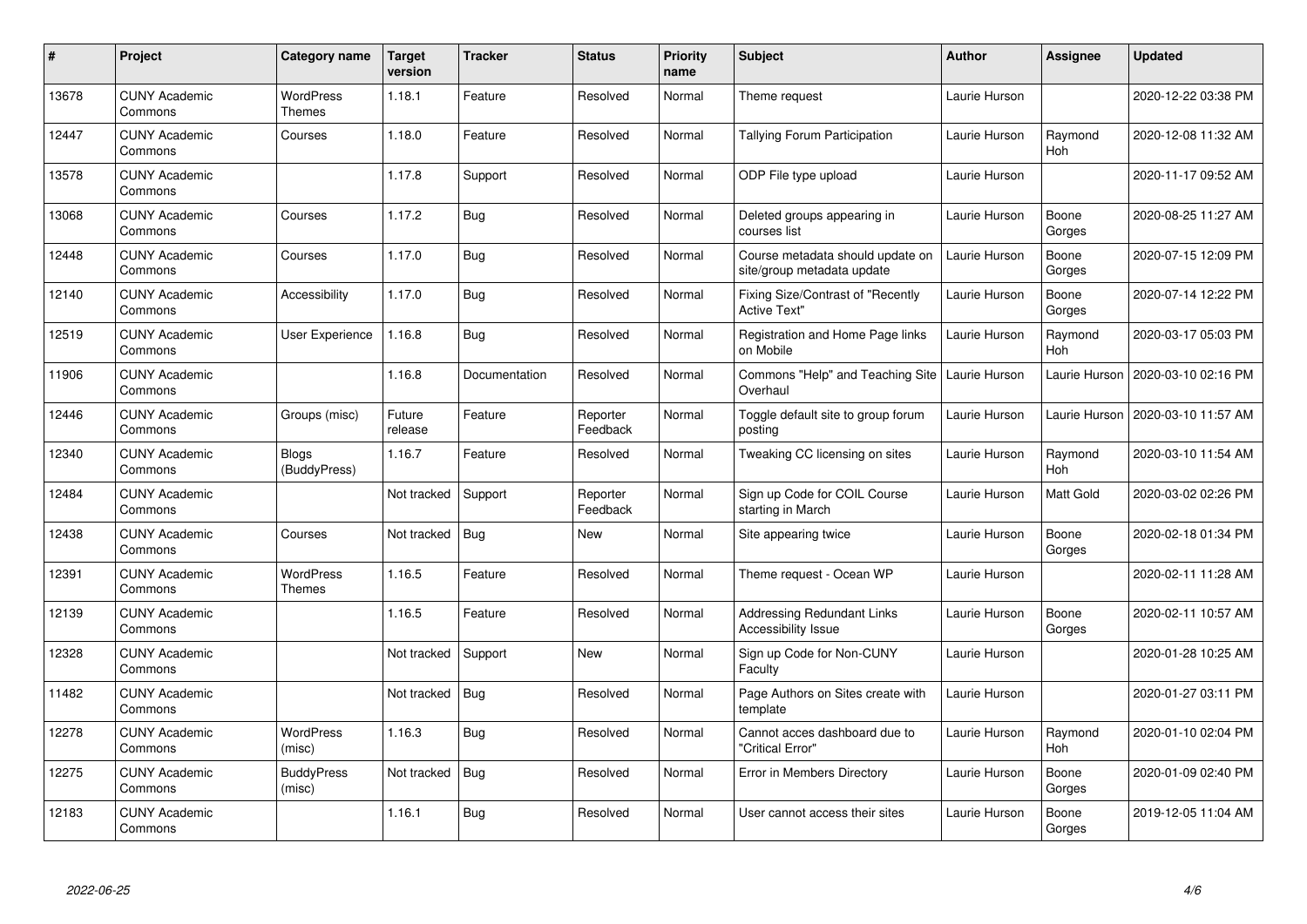| $\pmb{\#}$ | Project                         | Category name                | <b>Target</b><br>version | <b>Tracker</b> | <b>Status</b>        | <b>Priority</b><br>name | <b>Subject</b>                                                            | <b>Author</b> | <b>Assignee</b>       | <b>Updated</b>      |
|------------|---------------------------------|------------------------------|--------------------------|----------------|----------------------|-------------------------|---------------------------------------------------------------------------|---------------|-----------------------|---------------------|
| 11201      | <b>CUNY Academic</b><br>Commons | <b>WordPress</b><br>(misc)   | 1.16                     | Feature        | Resolved             | Normal                  | Add "Request to Join this Site"<br>button?                                | Laurie Hurson | Raymond<br>Hoh        | 2019-12-04 10:51 AM |
| 11862      | <b>CUNY Academic</b><br>Commons | <b>WordPress</b><br>Plugins  | 1.16                     | Bug            | Resolved             | Normal                  | Testing WP Grade Comments for<br>inclusion on Commons                     | Laurie Hurson | Raymond<br>Hoh        | 2019-11-15 12:54 PM |
| 11833      | <b>CUNY Academic</b><br>Commons |                              | 1.16                     | Feature        | Resolved             | Normal                  | CC Image Plugin                                                           | Laurie Hurson |                       | 2019-11-08 10:58 AM |
| 12023      | <b>CUNY Academic</b><br>Commons |                              | Not tracked              | Feature        | Rejected             | Normal                  | Surfacing Site Storage Capacity &<br>Use                                  | Laurie Hurson |                       | 2019-10-29 02:15 PM |
| 7653       | <b>CUNY Academic</b><br>Commons | Reckoning                    | 1.10.10                  | Feature        | Resolved             | Normal                  | Reckoning Plugin Edit or<br>Workaround                                    | Laurie Hurson | Boone<br>Gorges       | 2019-10-04 02:31 PM |
| 11200      | <b>CUNY Academic</b><br>Commons | Reckoning                    | 1.14.8                   | Bug            | Resolved             | Normal                  | User Summary (Reckoning plugin)<br>not linking to single user content     | Laurie Hurson |                       | 2019-10-04 02:31 PM |
| 11789      | <b>CUNY Academic</b><br>Commons | Courses                      | Future<br>release        | Feature        | <b>New</b>           | Normal                  | Ability to remove item from Courses<br>list                               | Laurie Hurson | Sonja Leix            | 2019-09-24 12:28 PM |
| 11879      | <b>CUNY Academic</b><br>Commons |                              | Not tracked              | <b>Bug</b>     | <b>New</b>           | Normal                  | Hypothesis comments appearing on<br>multiple, different pdfs across blogs | Laurie Hurson | Laurie Hurson         | 2019-09-19 02:39 PM |
| 11836      | <b>CUNY Academic</b><br>Commons | Onboarding                   | 1.15.9                   | Bug            | Resolved             | Normal                  | Invite and "Claim Key" Confusion                                          | Laurie Hurson |                       | 2019-09-10 02:34 PM |
| 11821      | <b>CUNY Academic</b><br>Commons |                              | Not tracked              | Documentation  | Resolved             | Normal                  | Broken link on commons<br>documentation post                              | Laurie Hurson | scott voth            | 2019-09-04 03:54 PM |
| 11803      | <b>CUNY Academic</b><br>Commons | <b>WordPress</b><br>Plugins  | 1.15.9                   | Bug            | Resolved             | Normal                  | Settings > Writing Editor Switch<br>Error                                 | Laurie Hurson | Raymond<br>Hoh        | 2019-08-28 02:48 PM |
| 11674      | <b>CUNY Academic</b><br>Commons | WordPress<br>Themes          | Not tracked              | Bug            | Resolved             | Normal                  | Thematic theme: Remove/make<br>unavailable                                | Laurie Hurson |                       | 2019-07-30 06:01 PM |
| 11415      | <b>CUNY Academic</b><br>Commons | WordPress<br>Plugins         | Not tracked              | Bug            | Reporter<br>Feedback | Normal                  | Blog Subscriptions in Jetpack                                             | Laurie Hurson |                       | 2019-05-14 10:34 AM |
| 11193      | <b>CUNY Academic</b><br>Commons | WordPress<br>(misc)          | 1.14.11                  | Support        | Resolved             | Normal                  | <b>Embedding StoryMaps JS</b>                                             | Laurie Hurson | Raymond<br><b>Hoh</b> | 2019-04-23 10:54 AM |
| 11208      | <b>CUNY Academic</b><br>Commons |                              | Not tracked              | Support        | Resolved             | Normal                  | Password Protected Page Not<br>Working when page set to<br>page_for_posts | Laurie Hurson | scott voth            | 2019-03-27 03:08 PM |
| 11131      | <b>CUNY Academic</b><br>Commons |                              | Future<br>release        | Feature        | Reporter<br>Feedback | Normal                  | Image Annotation Plugins                                                  | Laurie Hurson |                       | 2019-02-26 11:33 AM |
| 11043      | <b>CUNY Academic</b><br>Commons | Courses                      | 1.14.6                   | Bug            | Resolved             | Normal                  | All Group Admins displaying as<br>"instructors" on Courses Tab            | Laurie Hurson | Boone<br>Gorges       | 2019-02-05 02:06 PM |
| 11023      | <b>CUNY Academic</b><br>Commons | <b>Blogs</b><br>(BuddyPress) | 1.14.6                   | <b>Bug</b>     | Resolved             | Normal                  | <b>Teaching Template Sites: Posts</b><br>return 404 Error                 | Laurie Hurson |                       | 2019-01-28 01:18 PM |
| 10952      | <b>CUNY Academic</b><br>Commons | Group Blogs                  | 1.14.5                   | Bug            | Resolved             | Normal                  | Duplicate privacy options in<br>group-site creation                       | Laurie Hurson |                       | 2019-01-22 11:53 AM |